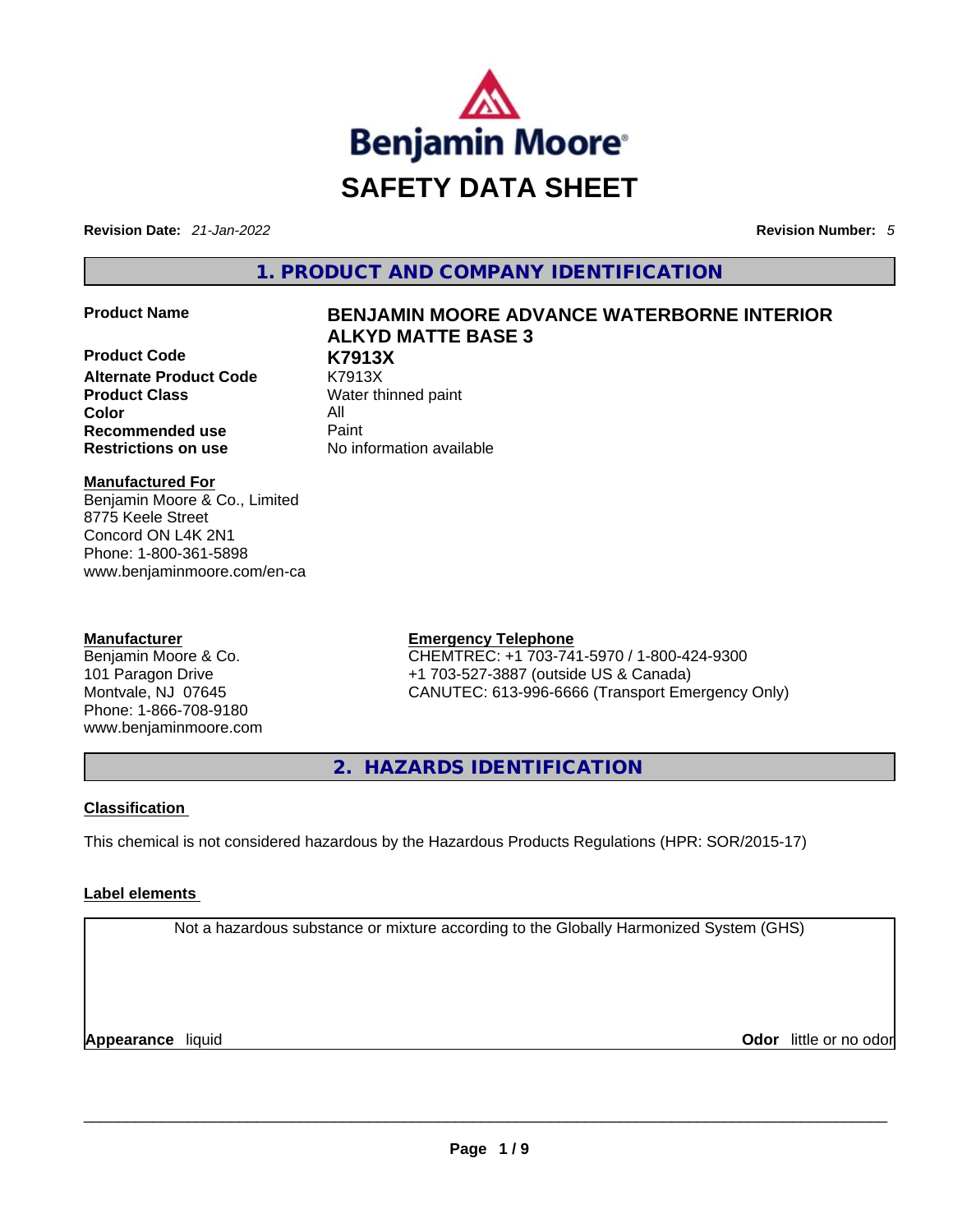# **Other information**

No information available

Avoid breathing vapors or mists

 **WARNING:** This product contains isothiazolinone compounds at levels of <0.1%. These substances are biocides commonly found in most paints and a variety of personal care products as a preservative. Certain individuals may be sensitive or allergic to these substances, even at low levels.

# **3. COMPOSITION INFORMATION ON COMPONENTS**

| <b>Chemical name</b>            | CAS No.       | Weight-%  | <b>Hazardous Material</b><br>registry number<br>(HMIRA registry #) | Date HMIRA filed and<br>Information Review Act date exemption granted<br>(if applicable) |
|---------------------------------|---------------|-----------|--------------------------------------------------------------------|------------------------------------------------------------------------------------------|
| Nepheline syenite               | 37244-96-5    | 7 - 13%   |                                                                    |                                                                                          |
| Limestone                       | 1317-65-3     | $5 - 10%$ |                                                                    |                                                                                          |
| Titanium dioxide                | 13463-67-7    | - 5%      |                                                                    |                                                                                          |
| Silicon dioxide, wax coated     | 112926-00-8   | $-5%$     |                                                                    |                                                                                          |
| Talc                            | 14807-96-6    | $-5%$     |                                                                    |                                                                                          |
| Polyalkylene glycol alkyl ether |               | $-5%$     | <b>HMIRC #9367</b>                                                 | Granted: June 10, 2015                                                                   |
| Magnesium carbonate             | 546-93-0      | $-5%$     |                                                                    |                                                                                          |
| Propylene glycol                | $57 - 55 - 6$ | $-5%$     |                                                                    |                                                                                          |

\*The exact percentage (concentration) of composition has been withheld as a trade secret

# **4. FIRST AID MEASURES**

| <b>General Advice</b>                  | No hazards which require special first aid measures.                                                     |
|----------------------------------------|----------------------------------------------------------------------------------------------------------|
| <b>Eye Contact</b>                     | Rinse thoroughly with plenty of water for at least 15<br>minutes and consult a physician.                |
| <b>Skin Contact</b>                    | Wash off immediately with soap and plenty of water while<br>removing all contaminated clothes and shoes. |
| <b>Inhalation</b>                      | Move to fresh air. If symptoms persist, call a physician.                                                |
| Ingestion                              | Clean mouth with water and afterwards drink plenty of<br>water. Consult a physician if necessary.        |
| <b>Most Important Symptoms/Effects</b> | None known.                                                                                              |
| <b>Notes To Physician</b>              | Treat symptomatically.                                                                                   |

# **5. FIRE-FIGHTING MEASURES**

**Suitable Extinguishing Media** Media Use extinguishing measures that are appropriate to local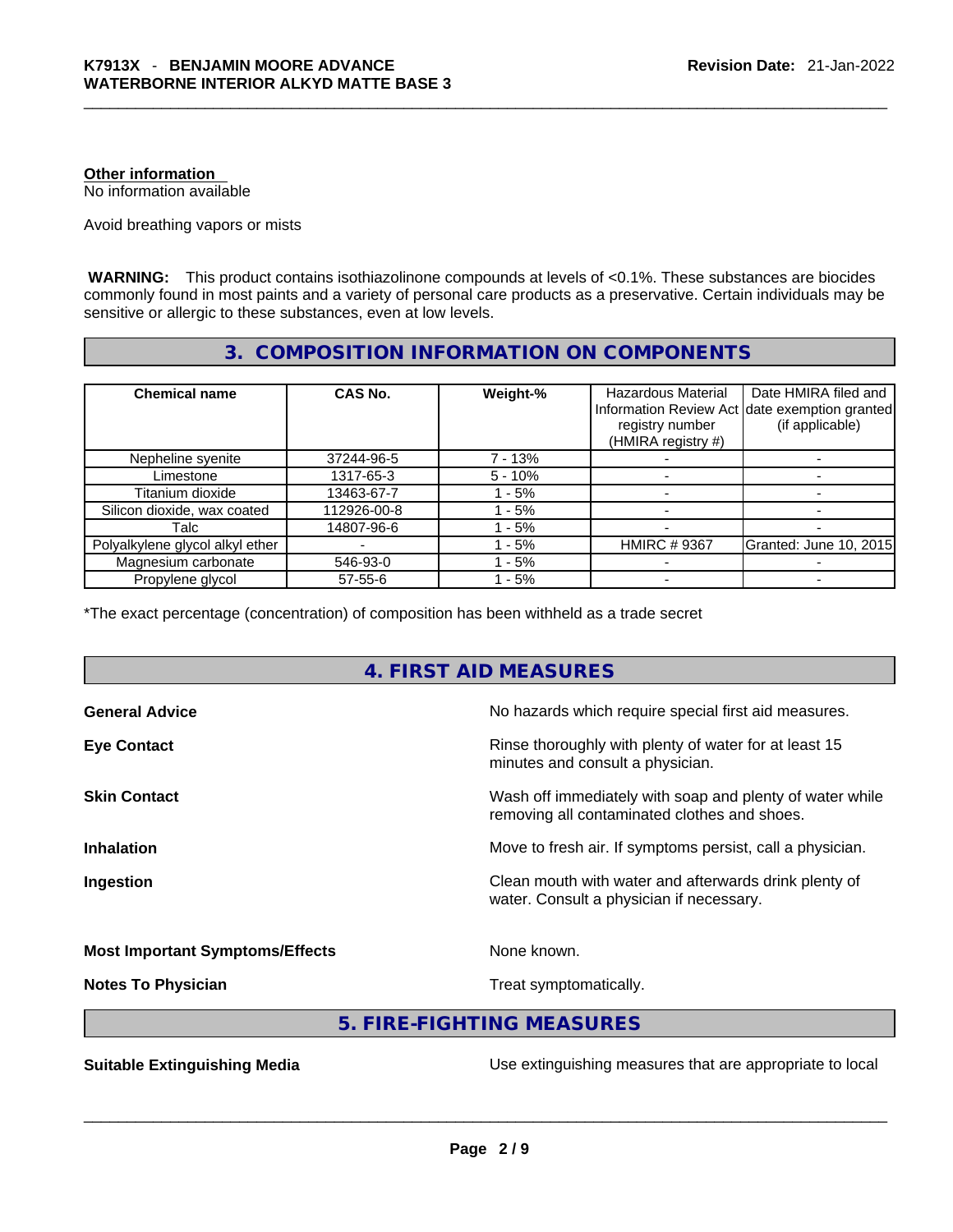|                                                                                  | circumstances and the surrounding environment.                                                                                               |  |  |
|----------------------------------------------------------------------------------|----------------------------------------------------------------------------------------------------------------------------------------------|--|--|
| Protective equipment and precautions for firefighters                            | As in any fire, wear self-contained breathing apparatus<br>pressure-demand, MSHA/NIOSH (approved or equivalent)<br>and full protective gear. |  |  |
| <b>Specific Hazards Arising From The Chemical</b>                                | Closed containers may rupture if exposed to fire or<br>extreme heat.                                                                         |  |  |
| Sensitivity to mechanical impact                                                 | No                                                                                                                                           |  |  |
| Sensitivity to static discharge                                                  | No                                                                                                                                           |  |  |
| <b>Flash Point Data</b><br>Flash point (°F)<br>Flash Point (°C)<br><b>Method</b> | Not applicable<br>Not applicable<br>Not applicable                                                                                           |  |  |
| <b>Flammability Limits In Air</b>                                                |                                                                                                                                              |  |  |
| Lower flammability limit:<br><b>Upper flammability limit:</b>                    | Not applicable<br>Not applicable                                                                                                             |  |  |
| Health: 1<br><b>Flammability: 0</b><br>NFPA                                      | <b>Instability: 0</b><br>Special: Not Applicable                                                                                             |  |  |
| <b>NFPA Legend</b>                                                               |                                                                                                                                              |  |  |

#### 0 - Not Hazardous

- 1 Slightly
- 2 Moderate
- 3 High
- 4 Severe

*The ratings assigned are only suggested ratings, the contractor/employer has ultimate responsibilities for NFPA ratings where this system is used.* 

*Additional information regarding the NFPA rating system is available from the National Fire Protection Agency (NFPA) at www.nfpa.org.* 

**6. ACCIDENTAL RELEASE MEASURES** 

**Personal Precautions Precautions Avoid contact with skin, eyes and clothing. Ensure** adequate ventilation.

**Other Information Discription Prevent further leakage or spillage if safe to do so.** 

**Environmental precautions** See Section 12 for additional Ecological Information.

**Methods for Cleaning Up Example 20 Soak** up with inert absorbent material. Sweep up and shovel into suitable containers for disposal.

# **7. HANDLING AND STORAGE**

**Handling <b>Avoid** contact with skin, eyes and clothing. Avoid breathing and state of the sking of the sking and clothing. Avoid breathing vapors, spray mists or sanding dust. In case of insufficient ventilation, wear suitable respiratory equipment.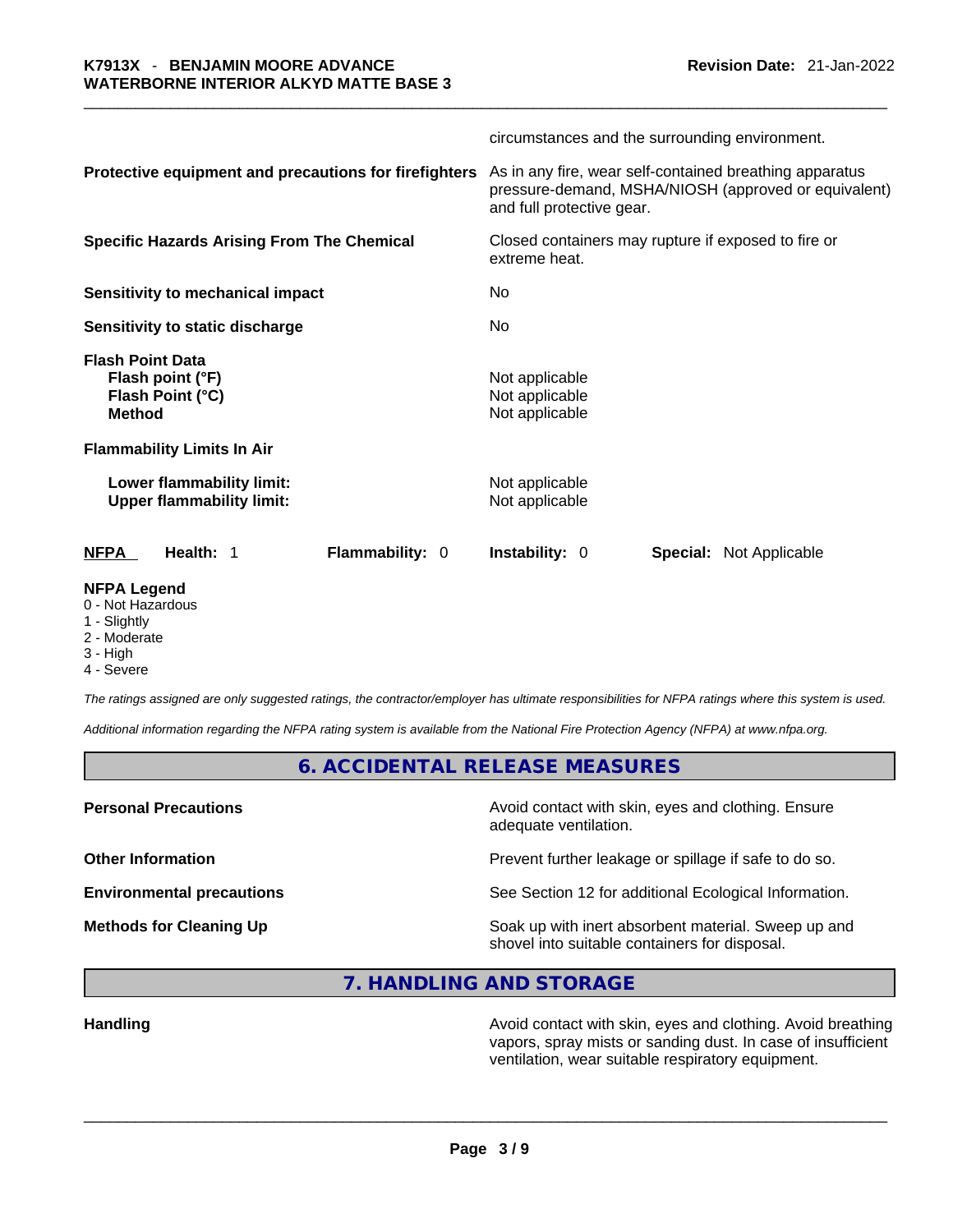**Storage Keep container tightly closed. Keep out of the reach of Keep** container tightly closed. Keep out of the reach of children.

**Incompatible Materials Incompatible Materials** 

# **8. EXPOSURE CONTROLS/PERSONAL PROTECTION**

#### **Exposure Limits**

| <b>Chemical name</b>        | <b>ACGIH TLV</b>                                                                                                                              | Alberta                     | <b>British Columbia</b>                                                        | <b>Ontario</b>                                          | Quebec                      |
|-----------------------------|-----------------------------------------------------------------------------------------------------------------------------------------------|-----------------------------|--------------------------------------------------------------------------------|---------------------------------------------------------|-----------------------------|
| Nepheline syenite           | N/E                                                                                                                                           | N/E                         | N/E                                                                            | 10 mg/m $3$ - TWA                                       | N/E                         |
| Limestone                   | N/E                                                                                                                                           | 10 mg/m $3$ - TWA           | 10 mg/m $3$ - TWA<br>$3$ mg/m <sup>3</sup> - TWA<br>$20 \text{ mg/m}^3$ - STEL | N/E                                                     | 10 mg/m $3$ - TWAEV         |
| Titanium dioxide            | TWA: $10 \text{ mg/m}^3$                                                                                                                      | 10 mg/m $3$ - TWA           | 10 mg/m $3$ - TWA<br>$3$ mg/m <sup>3</sup> - TWA                               | 10 mg/m $3$ - TWA                                       | 10 mg/m $3$ - TWAEV         |
| Silicon dioxide, wax coated | N/E                                                                                                                                           | N/E                         | $4$ mg/m <sup>3</sup> - TWA<br>1.5 mg/m $3$ - TWA                              | N/E                                                     | 6 mg/m <sup>3</sup> - TWAEV |
| Talc                        | TWA: $2 \text{ mg/m}^3$<br>particulate matter<br>containing no<br>asbestos and <1%<br>crystalline silica,<br>respirable particulate<br>matter | $2$ mg/m <sup>3</sup> - TWA | $2$ mg/m <sup>3</sup> - TWA                                                    | $2$ mg/m <sup>3</sup> - TWA                             | 3 mg/m <sup>3</sup> - TWAEV |
| Magnesium carbonate         | N/E                                                                                                                                           | N/E                         | 10 mg/m $3$ - TWA<br>$3$ mg/m <sup>3</sup> - TWA                               | N/E                                                     | 10 mg/m $3$ - TWAEV         |
| Propylene glycol            | N/E                                                                                                                                           | N/E                         | N/E                                                                            | 10 mg/m $3$ - TWA<br>50 ppm - TWA<br>155 mg/m $3$ - TWA | N/E                         |

#### **Legend**

ACGIH - American Conference of Governmental Industrial Hygienists Alberta - Alberta Occupational Exposure Limits

British Columbia - British Columbia Occupational Exposure Limits

Ontario - Ontario Occupational Exposure Limits

Quebec - Quebec Occupational Exposure Limits

N/E - Not established

**Personal Protective Equipment**

**Engineering Measures Ensure** Ensure adequate ventilation, especially in confined areas.

**Eye/Face Protection Safety glasses with side-shields. Skin Protection Protection Protective gloves and impervious clothing. Respiratory Protection In case of insufficient ventilation wear suitable respiratory** equipment.

**Hygiene Measures Avoid contact with skin, eyes and clothing. Remove and Hygiene Measures** and clothing. Remove and wash contaminated clothing before re-use. Wash thoroughly after handling.

# **9. PHYSICAL AND CHEMICAL PROPERTIES**

**Appearance** liquid **Odor Odor Odor Odor Odor Odor** *little or no odor little or no odor little or no odor* 

**Odor Threshold** No information available **Density (lbs/gal)** 10.85 - 10.95 \_\_\_\_\_\_\_\_\_\_\_\_\_\_\_\_\_\_\_\_\_\_\_\_\_\_\_\_\_\_\_\_\_\_\_\_\_\_\_\_\_\_\_\_\_\_\_\_\_\_\_\_\_\_\_\_\_\_\_\_\_\_\_\_\_\_\_\_\_\_\_\_\_\_\_\_\_\_\_\_\_\_\_\_\_\_\_\_\_\_\_\_\_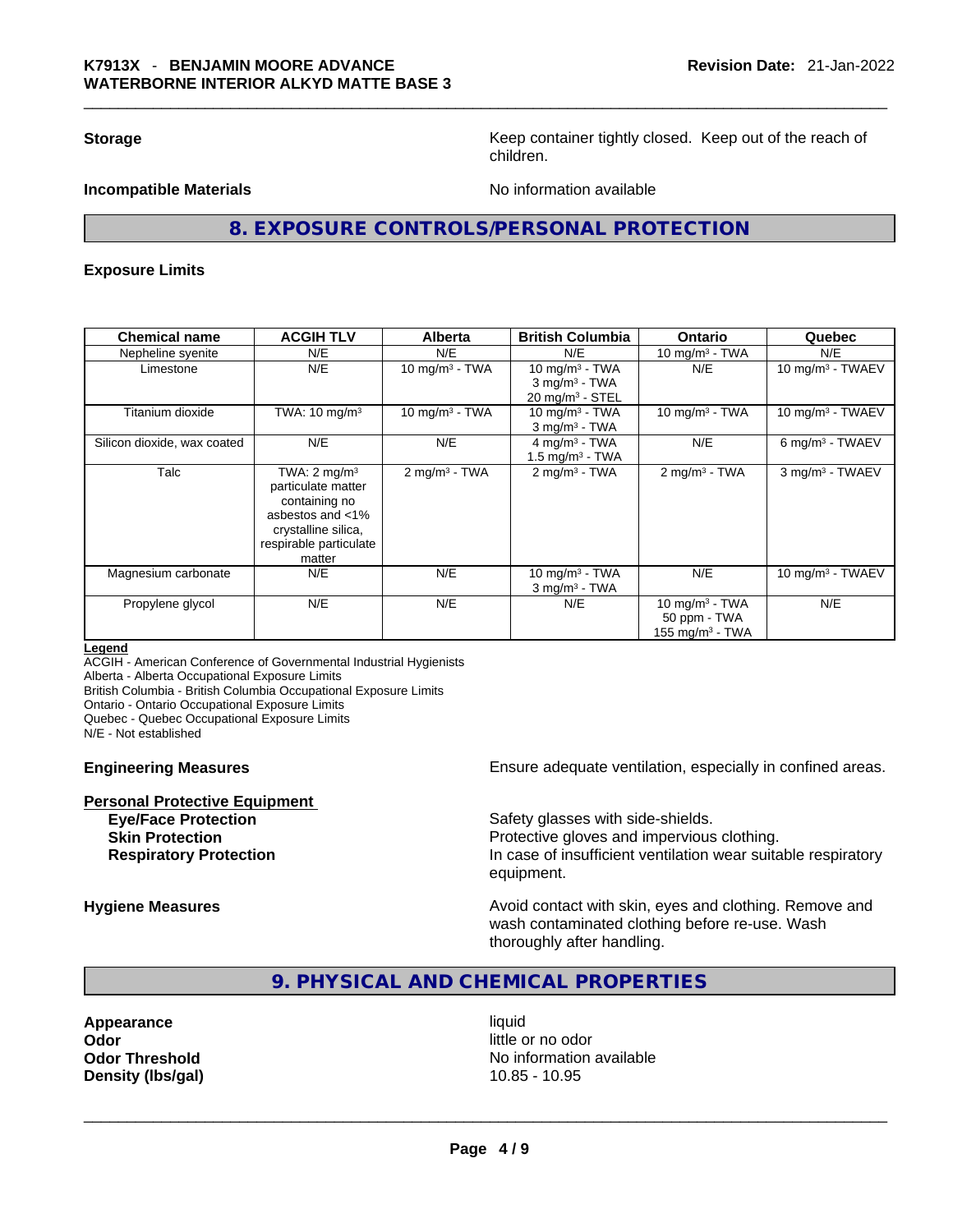| <b>Specific Gravity</b>              | $1.30 - 1.32$            |  |  |
|--------------------------------------|--------------------------|--|--|
| рH                                   | No information available |  |  |
| <b>Viscosity (cps)</b>               | No information available |  |  |
| Solubility(ies)                      | No information available |  |  |
| <b>Water solubility</b>              | No information available |  |  |
| <b>Evaporation Rate</b>              | No information available |  |  |
| Vapor pressure                       | No information available |  |  |
| Vapor density                        | No information available |  |  |
| Wt. % Solids                         | $50 - 60$                |  |  |
| Vol. % Solids                        | $40 - 50$                |  |  |
| Wt. % Volatiles                      | $40 - 50$                |  |  |
| Vol. % Volatiles                     | $50 - 60$                |  |  |
| <b>VOC Regulatory Limit (g/L)</b>    | < 50                     |  |  |
| <b>Boiling Point (°F)</b>            | 212                      |  |  |
| <b>Boiling Point (°C)</b>            | 100                      |  |  |
| Freezing point (°F)                  | 32                       |  |  |
| <b>Freezing Point (°C)</b>           | 0                        |  |  |
| Flash point (°F)                     | Not applicable           |  |  |
| Flash Point (°C)                     | Not applicable           |  |  |
| <b>Method</b>                        | Not applicable           |  |  |
| <b>Flammability (solid, gas)</b>     | Not applicable           |  |  |
| <b>Upper flammability limit:</b>     | Not applicable           |  |  |
| Lower flammability limit:            | Not applicable           |  |  |
| <b>Autoignition Temperature (°F)</b> | No information available |  |  |
| <b>Autoignition Temperature (°C)</b> | No information available |  |  |
| Decomposition Temperature (°F)       | No information available |  |  |
| Decomposition Temperature (°C)       | No information available |  |  |
| <b>Partition coefficient</b>         | No information available |  |  |
|                                      |                          |  |  |

# **10. STABILITY AND REACTIVITY**

| <b>Reactivity</b> |  |
|-------------------|--|
|                   |  |

**Hazardous Decomposition Products** None under normal use.

**Not Applicable** 

**Chemical Stability Chemical Stability** Stable under normal conditions.

**Conditions to avoid Conditions to avoid Prevent from freezing.** 

**Incompatible Materials Materials Materials No materials to be especially mentioned.** 

**Possibility of hazardous reactions** None under normal conditions of use.

# **11. TOXICOLOGICAL INFORMATION**

#### **Product Information Information on likely routes of exposure**

**Principal Routes of Exposure** Eye contact, skin contact and inhalation.

**Acute Toxicity**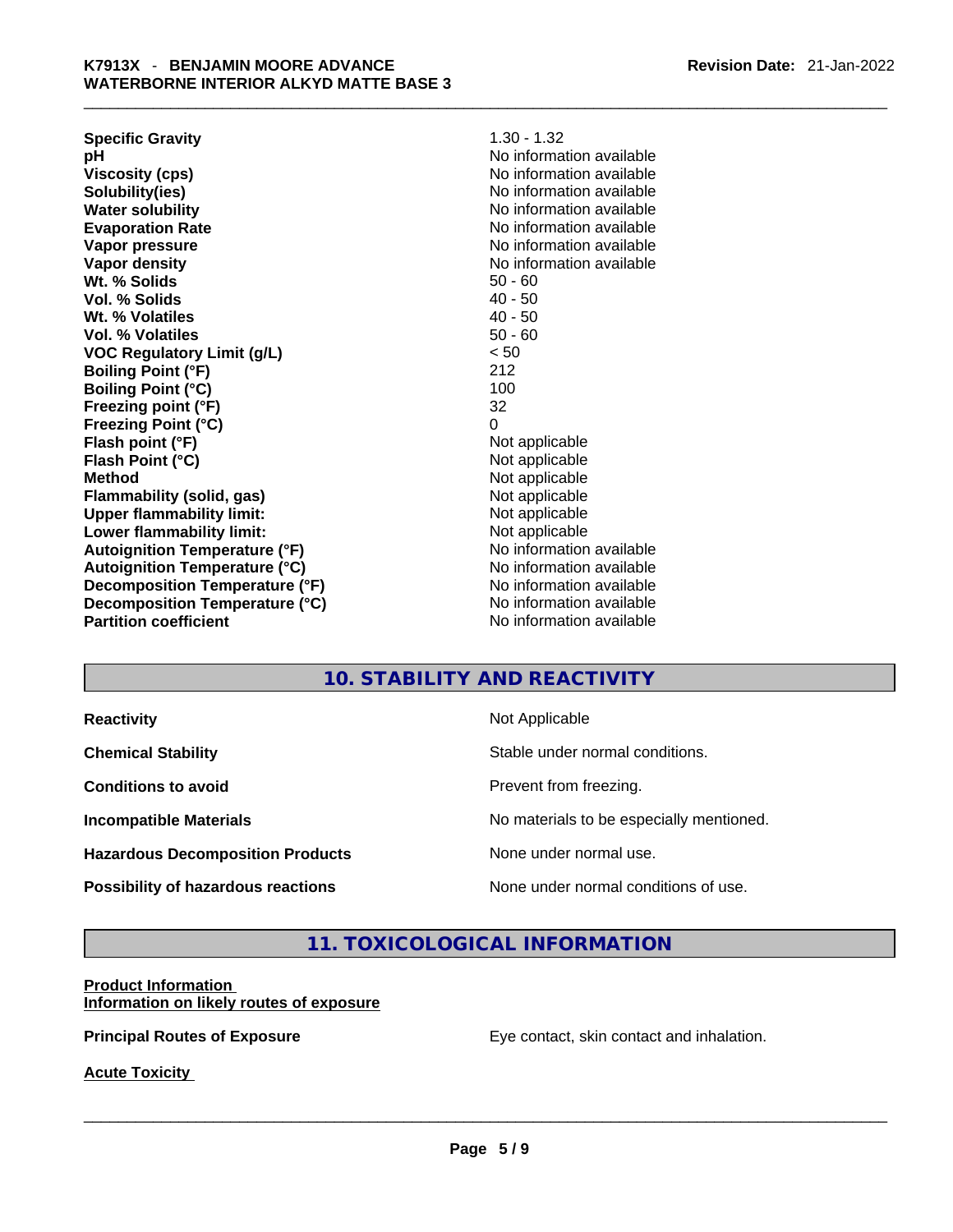| <b>Product Information</b>                                                                 | No information available                                                                                                                                                             |  |  |  |
|--------------------------------------------------------------------------------------------|--------------------------------------------------------------------------------------------------------------------------------------------------------------------------------------|--|--|--|
| Symptoms related to the physical, chemical and toxicological characteristics               |                                                                                                                                                                                      |  |  |  |
| <b>Symptoms</b>                                                                            | No information available                                                                                                                                                             |  |  |  |
| Delayed and immediate effects as well as chronic effects from short and long-term exposure |                                                                                                                                                                                      |  |  |  |
| Eye contact                                                                                | May cause slight irritation                                                                                                                                                          |  |  |  |
| <b>Skin contact</b>                                                                        | Substance may cause slight skin irritation. Prolonged or                                                                                                                             |  |  |  |
| <b>Inhalation</b>                                                                          | repeated contact may dry skin and cause irritation.<br>Inhalation of vapors in high concentration may cause<br>irritation of respiratory system. Avoid breathing vapors or<br>mists. |  |  |  |
| Ingestion                                                                                  | Ingestion may cause gastrointestinal irritation, nausea,<br>vomiting and diarrhea.                                                                                                   |  |  |  |
| <b>Sensitization</b>                                                                       | No information available.                                                                                                                                                            |  |  |  |
| <b>Neurological Effects</b>                                                                | No information available.                                                                                                                                                            |  |  |  |
| <b>Mutagenic Effects</b>                                                                   | No information available.                                                                                                                                                            |  |  |  |
| <b>Reproductive Effects</b>                                                                | No information available.                                                                                                                                                            |  |  |  |
| <b>Developmental Effects</b>                                                               | No information available.                                                                                                                                                            |  |  |  |
| <b>Target organ effects</b>                                                                | No information available.                                                                                                                                                            |  |  |  |
| <b>STOT - single exposure</b>                                                              | No information available.                                                                                                                                                            |  |  |  |
| <b>STOT - repeated exposure</b>                                                            | No information available.                                                                                                                                                            |  |  |  |
| Other adverse effects                                                                      | No information available.                                                                                                                                                            |  |  |  |
| <b>Aspiration Hazard</b>                                                                   | No information available.                                                                                                                                                            |  |  |  |

**Numerical measures of toxicity**

**The following values are calculated based on chapter 3.1 of the GHS document**

**ATEmix (oral)** 31437 mg/kg

#### **Component Information**

| Chemical name                     | Oral LD50           | Dermal LD50            | Inhalation LC50 |
|-----------------------------------|---------------------|------------------------|-----------------|
| Titanium dioxide<br>13463-67-7    | > 10000 mg/kg (Rat) |                        |                 |
| Propylene glycol<br>$57 - 55 - 6$ | $= 20$ g/kg (Rat)   | = 20800 mg/kg (Rabbit) |                 |

### **Chronic Toxicity**

#### **Carcinogenicity**

*The information below indicates whether each agency has listed any ingredient as a carcinogen:.* 

| <b>Chemical name</b> | <b>IARC</b>                     | <b>NTP</b> |
|----------------------|---------------------------------|------------|
|                      | 2B<br>Possible Human Carcinogen |            |
| Titanium dioxide     |                                 |            |

• Although IARC has classified titanium dioxide as possibly carcinogenic to humans (2B), their summary concludes: "No significant exposure to titanium dioxide is thought to occur during the use of products in which titanium dioxide is<br>bound to other materials, such as paint." bound to other materials, such as paint." \_\_\_\_\_\_\_\_\_\_\_\_\_\_\_\_\_\_\_\_\_\_\_\_\_\_\_\_\_\_\_\_\_\_\_\_\_\_\_\_\_\_\_\_\_\_\_\_\_\_\_\_\_\_\_\_\_\_\_\_\_\_\_\_\_\_\_\_\_\_\_\_\_\_\_\_\_\_\_\_\_\_\_\_\_\_\_\_\_\_\_\_\_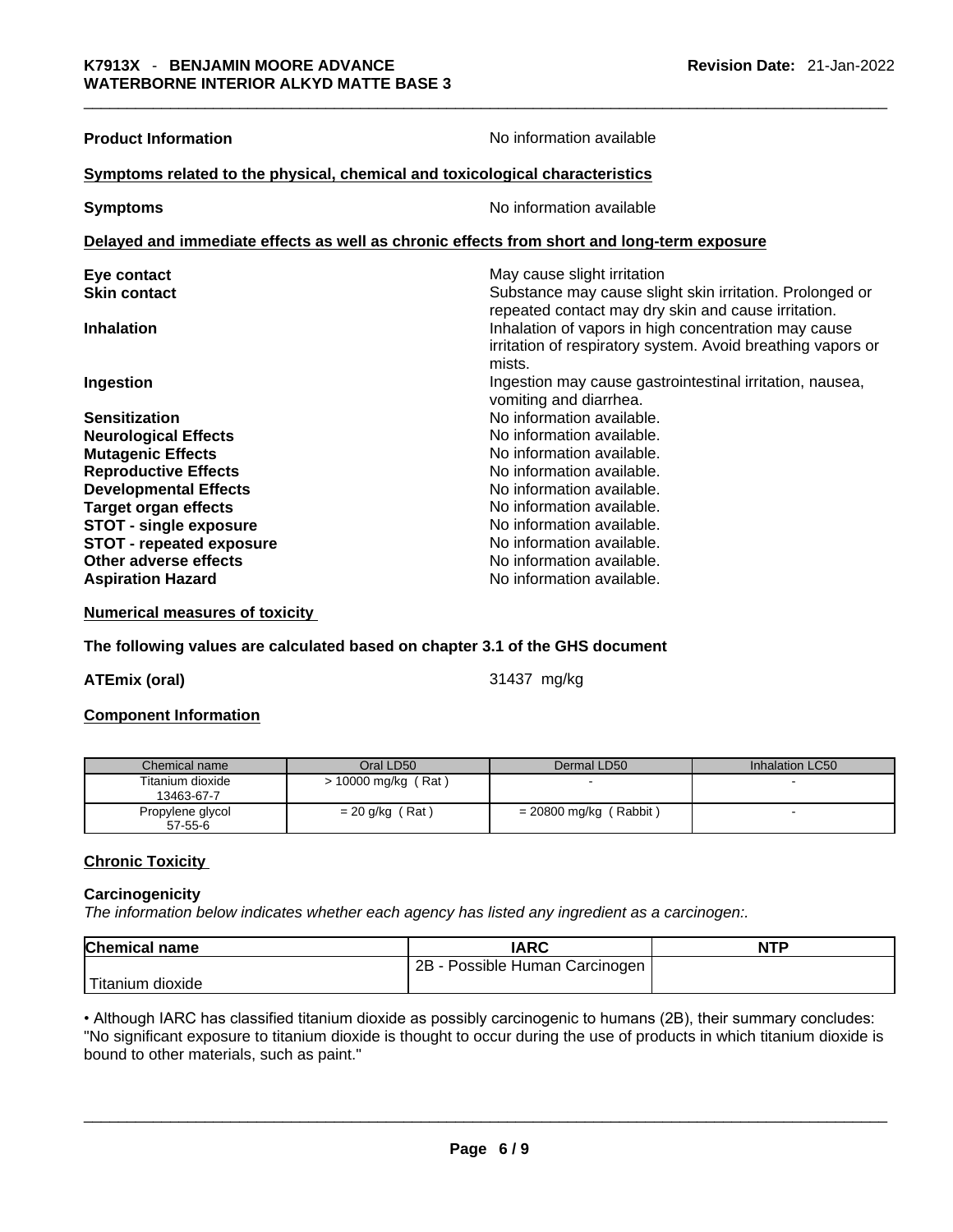### **Legend**

IARC - International Agency for Research on Cancer NTP - National Toxicity Program OSHA - Occupational Safety & Health Administration

**12. ECOLOGICAL INFORMATION** 

# **Ecotoxicity Effects**

The environmental impact of this product has not been fully investigated.

### **Product Information**

# **Acute Toxicity to Fish**

No information available

### **Acute Toxicity to Aquatic Invertebrates**

No information available

### **Acute Toxicity to Aquatic Plants**

No information available

### **Persistence / Degradability**

No information available.

#### **Bioaccumulation**

No information available.

#### **Mobility in Environmental Media**

No information available.

#### **Ozone**

No information available

# **Component Information**

#### **Acute Toxicity to Fish**

Titanium dioxide  $LC50:$  > 1000 mg/L (Fathead Minnow - 96 hr.) Propylene glycol LC50: 710 mg/L (Fathead Minnow - 96 hr.)

#### **Acute Toxicity to Aquatic Invertebrates**

Propylene glycol EC50: > 10000 mg/L (Daphnia magna - 24 hr.)

#### **Acute Toxicity to Aquatic Plants**

No information available \_\_\_\_\_\_\_\_\_\_\_\_\_\_\_\_\_\_\_\_\_\_\_\_\_\_\_\_\_\_\_\_\_\_\_\_\_\_\_\_\_\_\_\_\_\_\_\_\_\_\_\_\_\_\_\_\_\_\_\_\_\_\_\_\_\_\_\_\_\_\_\_\_\_\_\_\_\_\_\_\_\_\_\_\_\_\_\_\_\_\_\_\_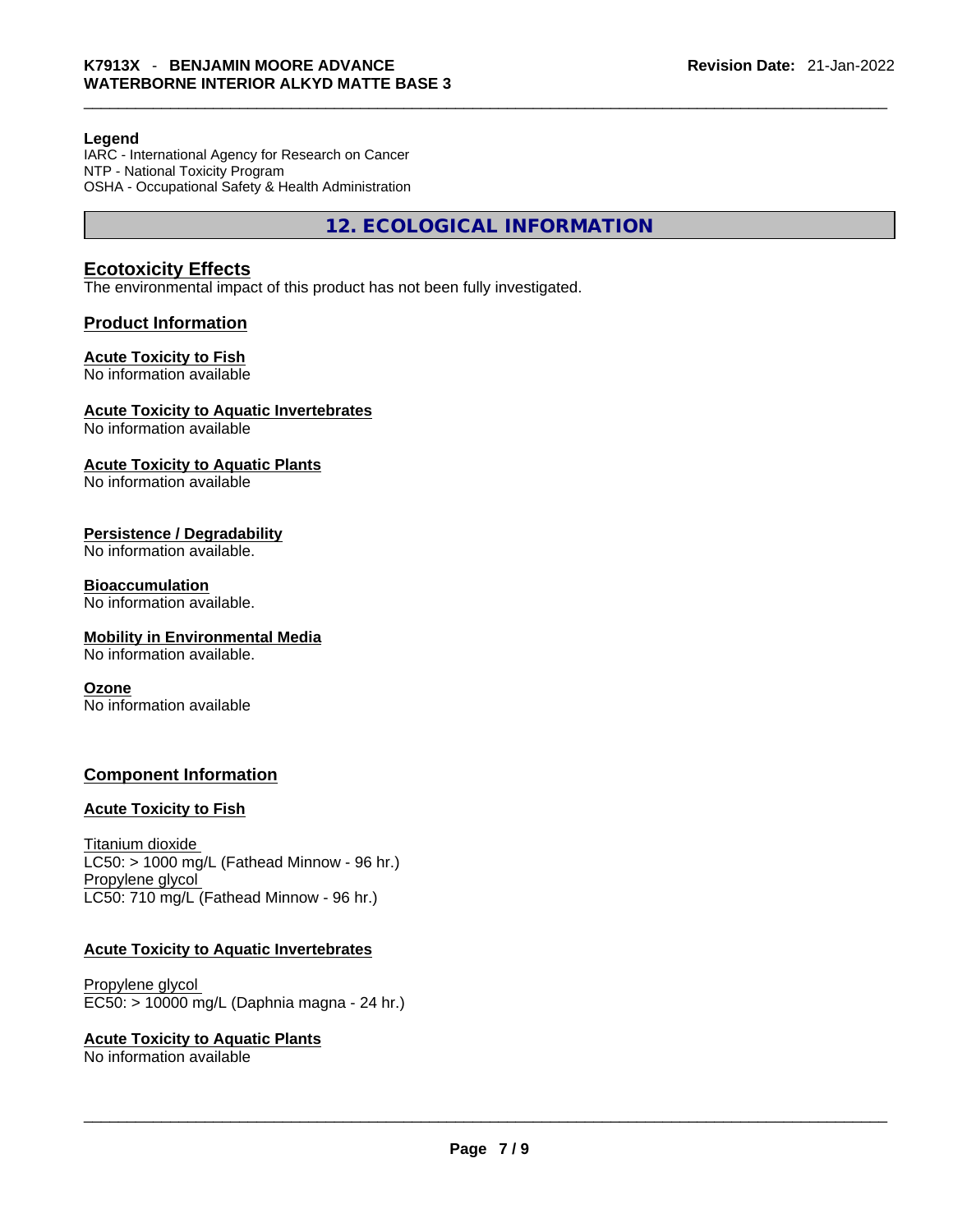# **13. DISPOSAL CONSIDERATIONS**

**Waste Disposal Method** Dispose of in accordance with federal, state, provincial, and local regulations. Local requirements may vary, consult your sanitation department or state-designated environmental protection agency for more disposal options.

# **14. TRANSPORT INFORMATION**

**TDG** Not regulated

**ICAO / IATA** Not regulated

**IMDG / IMO** Not regulated

# **15. REGULATORY INFORMATION**

# **International Inventories**

**TSCA: United States** Yes - All components are listed or exempt. **DSL: Canada** No - Not all of the components are listed. One or more component is listed on NDSL.

# **National Pollutant Release Inventory (NPRI)**

### **NPRI Parts 1- 4**

This product contains the following Parts 1-4 NPRI chemicals:

*None*

## **NPRI Part 5**

This product contains the following NPRI Part 5 Chemicals:

*None*

#### **WHMIS Regulatory Status**

This product has been classified in accordance with the hazard criteria of the Hazardous Products Regulations (HPR) and the SDS contains all the information required by the HPR.

# **16. OTHER INFORMATION**